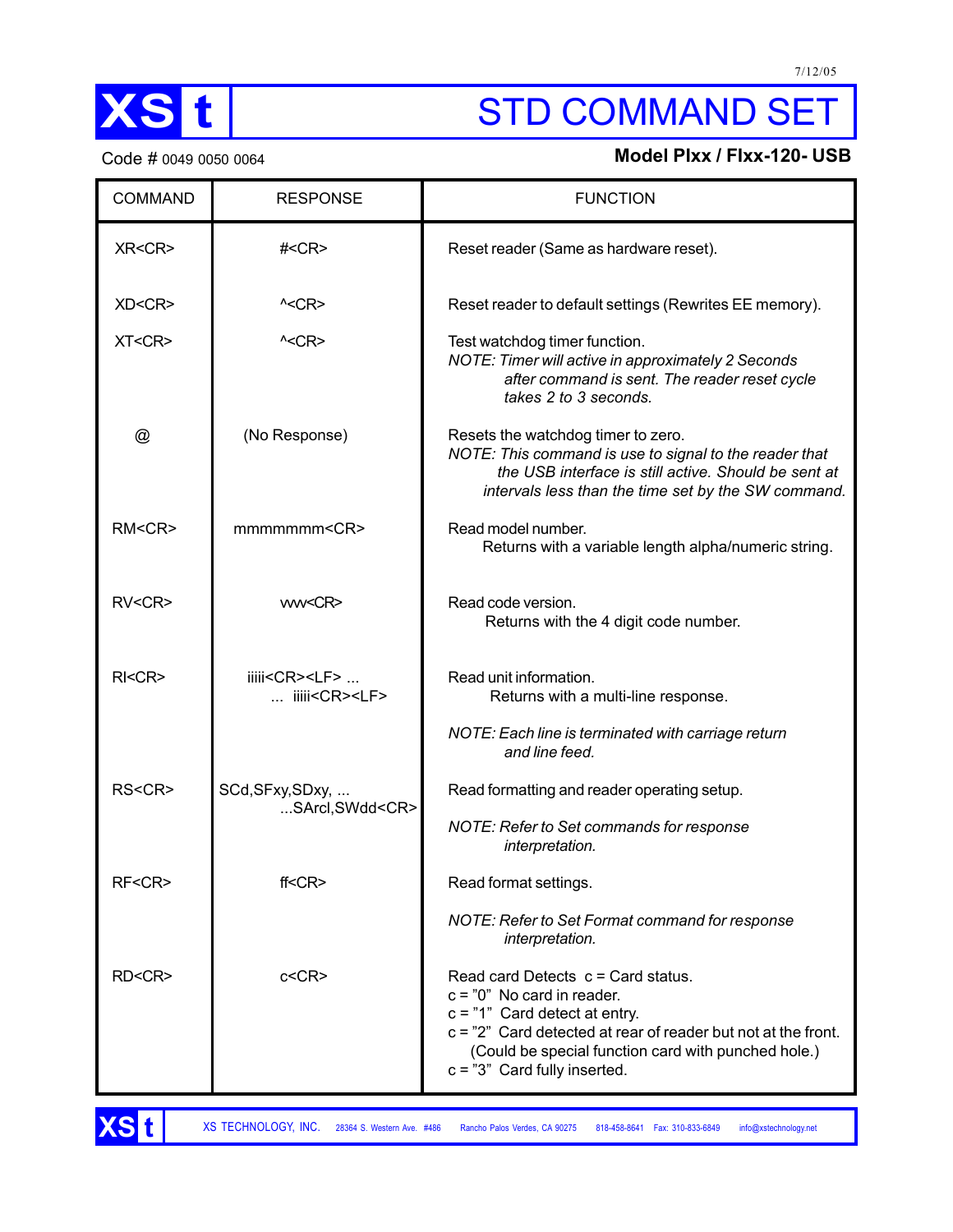|                |                                                                           | <b>COMMAND SET Model Plxx / Flxx-120- USB</b>                                                                                                                                                                                                                                                                                                                                              |
|----------------|---------------------------------------------------------------------------|--------------------------------------------------------------------------------------------------------------------------------------------------------------------------------------------------------------------------------------------------------------------------------------------------------------------------------------------------------------------------------------------|
| <b>COMMAND</b> | <b>RESPONSE</b>                                                           | <b>FUNCTION</b>                                                                                                                                                                                                                                                                                                                                                                            |
| TO < CR        | 1fedddd 2fexxxx <cr><br/> 1fedddddd<cr><br/> 2fedddddd<cr></cr></cr></cr> | Transmit all tracks.<br>Track 1 only reader or Track 2 turned off.<br>Track 2 only reader or Track 1 turned off.<br>(See SDxy command)<br>$f =$ Format found<br>"A" = ANSI/ISO Alpha format data read.<br>"B" = ANSI/ISO BCD format data read.<br>"F" = Failed data check.<br>"N" = No data found.<br>$e$ = Error code<br>$0 =$ Valid read date check OK.<br>$1 = No$ leading zeros found. |
|                |                                                                           | $2 = No$ start sentinal found.<br>3 = Parity error detected in data.<br>$4 = No$ end sentinal found.<br>5 = LRC check failed.<br>8 = Track not installed.<br>$9 = No data.$<br>NOTE: T0 always sends with header info.                                                                                                                                                                     |
| T1 < CR        | ddddd <cr></cr>                                                           | Transmit track 1.                                                                                                                                                                                                                                                                                                                                                                          |
| T2 < CR        | ddddd <cr></cr>                                                           | Transmit track 2.<br>NOTE: T1 and T2 commands send the track data without<br>error checking.                                                                                                                                                                                                                                                                                               |
| B1 < CR        | bbbbbb <cr></cr>                                                          | Transmit track 1 raw data in ASCII binary.                                                                                                                                                                                                                                                                                                                                                 |
| B2 < CR        | bbbbbb < CR>                                                              | Transmit track 2 raw data in ASCII binary.<br>NOTE: First bit read is the first bit sent.                                                                                                                                                                                                                                                                                                  |
| H1 < CR        | hhhhhk <cr></cr>                                                          | Transmit track 1 raw data in ASCII hexidecimal.                                                                                                                                                                                                                                                                                                                                            |
| H2 < CR        | hhhhh <cr></cr>                                                           | Transmit track 2 raw data in ASCII hexidecimal.<br>NOTE: The data is sent from the first 1's bit read, with the<br>first 1's bit positioned in the MSB of the first hex digit.<br>NOTE: The send raw hex and birnary commands alter the<br>flags set when the card data was read, therefore the<br>TO command will show a read error if used following<br>these commands.                  |

#### XS TECHNOLOGY, INC. 28364 S. Western Ave. #486 Rancho Palos Verdes, CA 90275 818-458-8641 Fax: 310-833-6849 info@xstechnology.net

**XSt**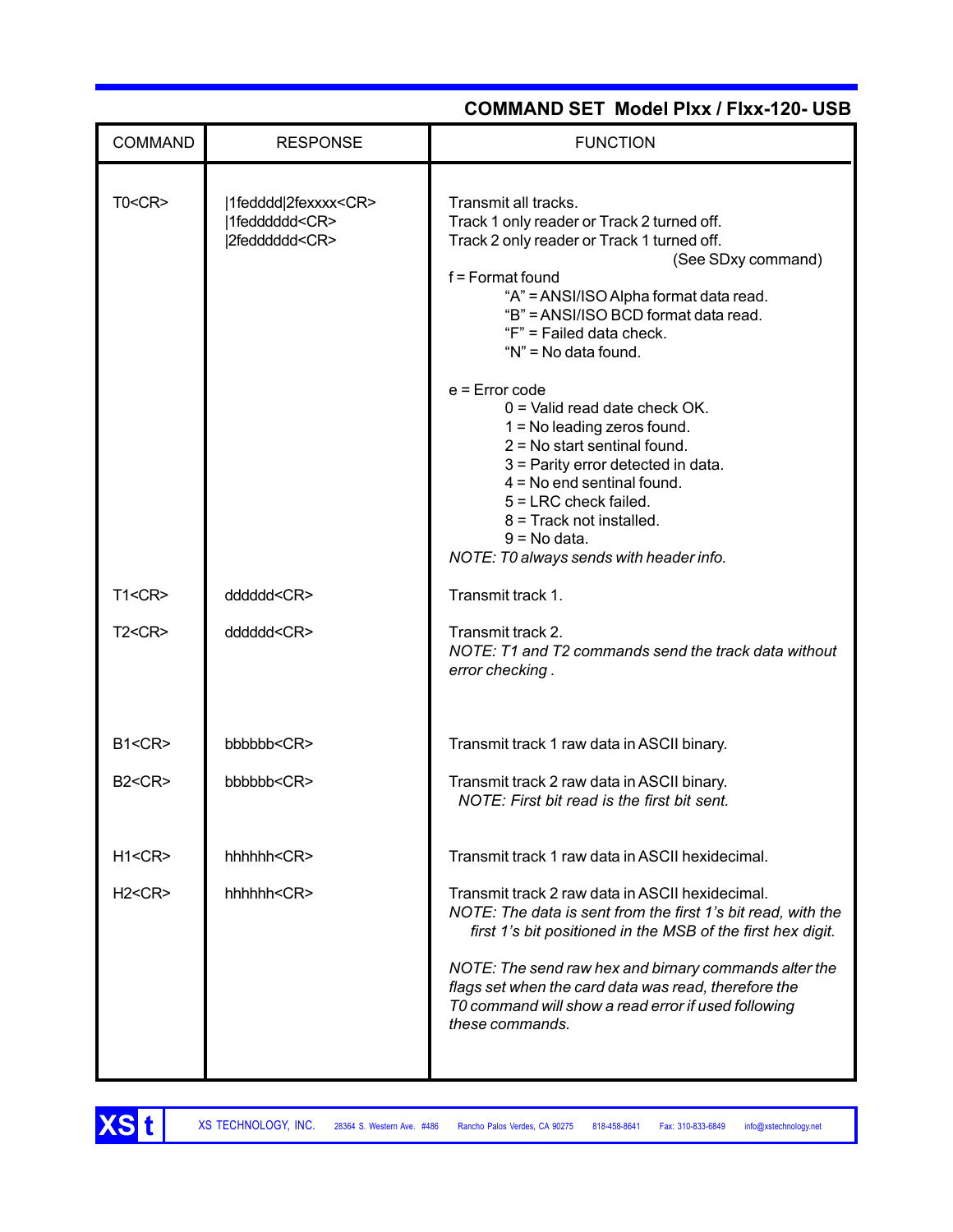| <b>COMMAND</b> | <b>RESPONSE</b>    | <b>FUNCTION</b>                                                                                                                                                                                                                                                                                                                                                                                               |
|----------------|--------------------|---------------------------------------------------------------------------------------------------------------------------------------------------------------------------------------------------------------------------------------------------------------------------------------------------------------------------------------------------------------------------------------------------------------|
|                |                    | NOTE: All of the Set commands, with exception of the SLx<br>command, save the new setting into the onboard<br>EE memory. The last settings will be restored into the<br>reader following a power-up reset, brownout or the<br>watchdog timer tripping. Further, periodically the reader<br>settings are refreshed from the EE memory.<br>SETTINGS MAYBE SAVED 100,000 TIMES                                   |
| SEx <cr></cr>  | $^{\wedge}$ < CR > | Set transmission line termination.<br>x="0" <cr> x="1" <cr><lf><br/>(Default SE1)</lf></cr></cr>                                                                                                                                                                                                                                                                                                              |
| SHx <cr></cr>  | $\textdegree$      | Set send Header information.<br>(Default SH0)<br>x="0" No header<br>x="1" Send header info preceeding card read<br>data transmission                                                                                                                                                                                                                                                                          |
| SWdd <cr></cr> | $^{\wedge}$ < CR > | Set Watchdog timer.<br>(Default SW00)<br>dd="00" to "99" (1-99 Minutes)<br>When set to "00" the timer is turned off<br>NOTE: The Watchdog timer monitors the USB interface,<br>if data is not received within the set time a hardware reset is<br>generated. Both the reader electronics and USB interface<br>are reset. The reset is performed by turning off the power<br>to the reader for 2 to 3 Seconds. |
| SFxy <cr></cr> | ^ <cr></cr>        | Set Format $x =$ Track 1 $y =$ Track 2<br>(Default SF10)<br>$"0" = ANSI/ISO BCD$<br>"1" = $ANSI/ISO ALPHA$<br>" $2" = (N/A)$<br>" $3" = (N/A)$<br>" $4" = (N/A)$<br>"5" = BCD Multi Message<br>"6" = ALPHA Multi Message<br>" $7" = BCD$ & ALPHA<br>"8" = BCD & ALPHA Multi Message<br>" $9" = (N/A)$<br>NOTE: Formats 7 and 8 check data for two formats.                                                    |

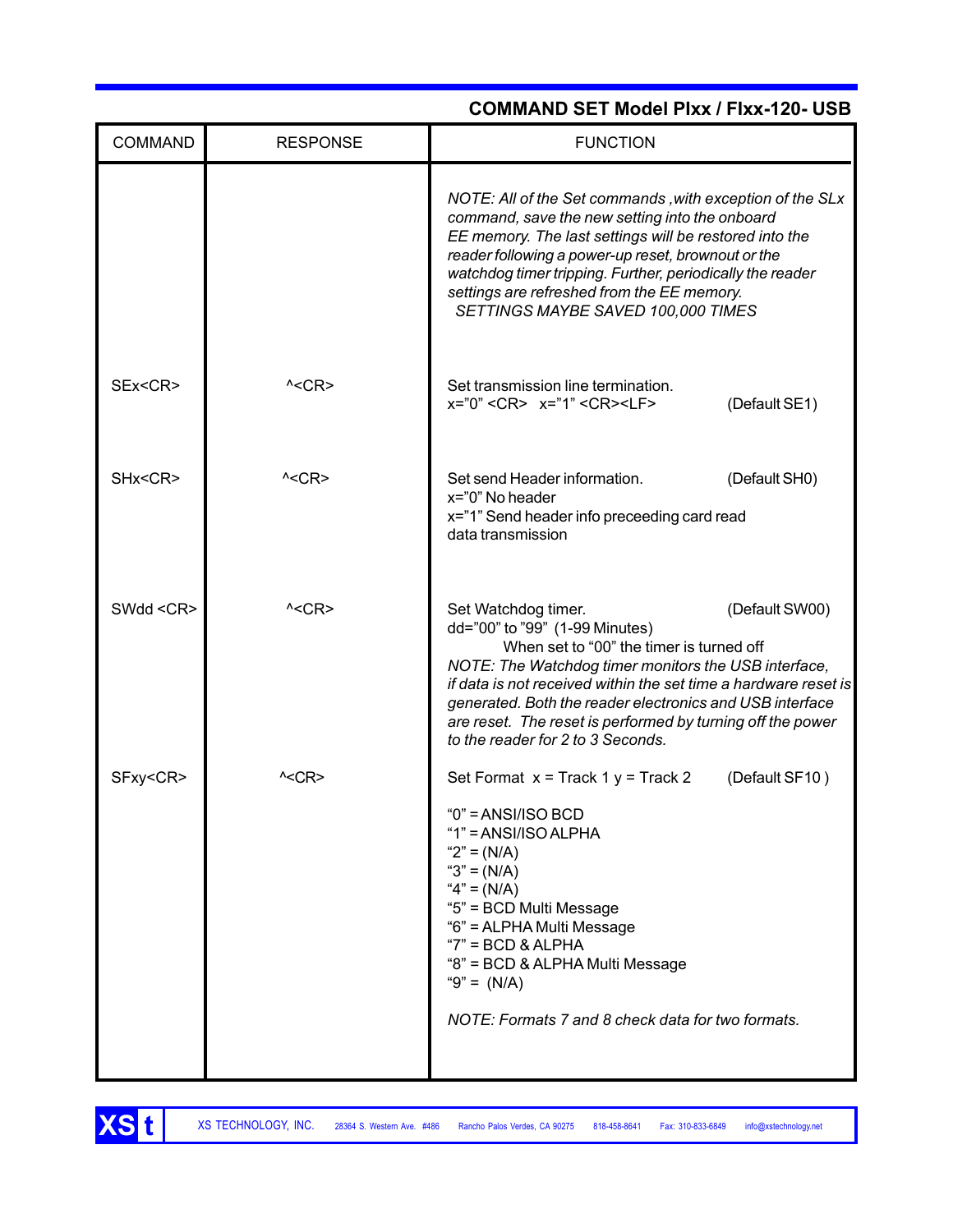| <b>COMMAND</b>                  | <b>RESPONSE</b> | <b>FUNCTION</b>                                                                                                                                                                                                                                                                                                                                                                                                                     |
|---------------------------------|-----------------|-------------------------------------------------------------------------------------------------------------------------------------------------------------------------------------------------------------------------------------------------------------------------------------------------------------------------------------------------------------------------------------------------------------------------------------|
| SCd <cr></cr>                   | $\textdegree$   | (Default SC3)<br>Set Card read direction.<br>$d = "1"$ Read on withdrawal, IN to OUT.<br>$d = 2$ " Read on insertion, OUT to IN.<br>$d = "0" / "3"$ Read both directions.<br>NOTE: The card data must be set to match card read<br>direction and the direction the data is encoded on card.<br>When set for both directions, card detects are not used to<br>determine end of card read, data is sent as soon as the<br>card stops. |
| SDxy <cr><br/>SDx<cr></cr></cr> | $\textdegree$   | Set Data direction $x =$ Track 1 $y =$ Track 2<br>(Default SD33)<br>(On single track readers x need only be sent)<br>"0" = Disable track (Do not read this track)<br>"1" = Data forward<br>"2" = Data reverse<br>"3" = Both directions                                                                                                                                                                                              |
| SLx <cr></cr>                   | $\textdegree$   | Set Lamps (LEDs at entry) according to x.<br>(Default SL1)<br>(Does not save to EE memory)<br>" $0$ " = Lamps off<br>" $1"$ = Lamps on<br>"2" = Flash lamps (1Sec On -Off cycle)<br>NOTE: The Automatic Lamp Function (see SA command)<br>will turn the lamps On when the card is removed from the<br>reader and Off when fully inserted. SLx lamp selections<br>are over-ridden.                                                   |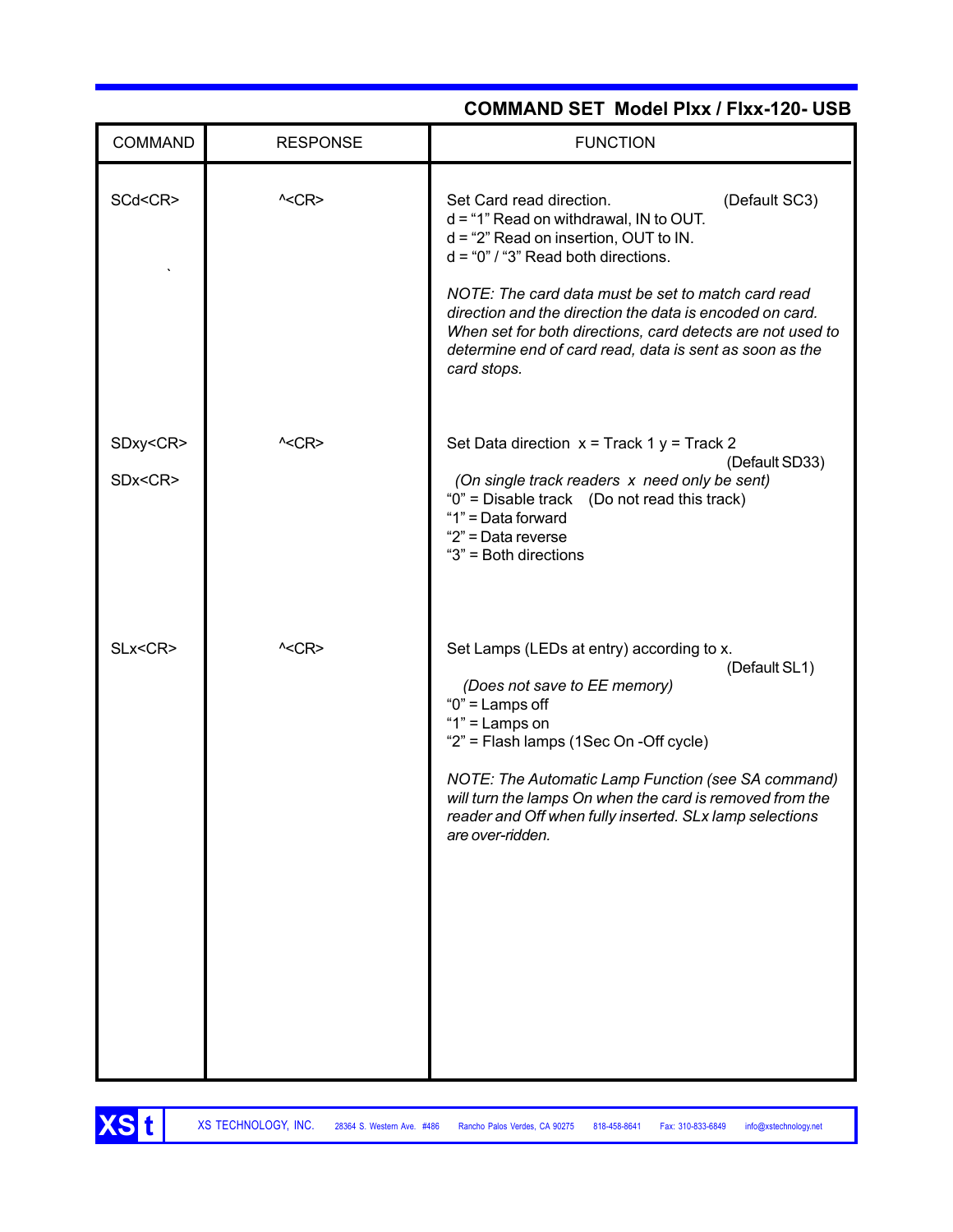| <b>COMMAND</b>  | <b>RESPONSE</b> | <b>FUNCTION</b>                                                                                                                                                                                                                                                                                                                                                                                                                                                                                                                                                                                                                                                                                                                                                                                                                   |
|-----------------|-----------------|-----------------------------------------------------------------------------------------------------------------------------------------------------------------------------------------------------------------------------------------------------------------------------------------------------------------------------------------------------------------------------------------------------------------------------------------------------------------------------------------------------------------------------------------------------------------------------------------------------------------------------------------------------------------------------------------------------------------------------------------------------------------------------------------------------------------------------------|
| SArcl <cr></cr> | $\textdegree$   | Set Auto transmissions<br>(Default SA101)<br>r = "0" Turn OFF automatic valid read transmissions.<br>r = "1" Turn ON automatic valid read transmissions.<br>c = "0" Turn OFF automatic card detect status change<br>transmissions.<br>c = "1" Turn ON automatic card detect status change<br>transmissions.<br>I = "0" Turn OFF Automatic Lamp function.<br>I = "1" Turn ON Automatic Lamp function.<br>NOTE: The Automatic Lamp Function will turn the lamps<br>(LEDs) On when the card is removed from the reader and<br>Off when fully inserted.<br>NOTE: The automatic card detect function may not<br>report a card detect status change if it occurs during a<br>card read, but it will report the status following the read.<br>Read on insertion (out to in), the change of the front card<br>detect may not be reported. |
|                 |                 |                                                                                                                                                                                                                                                                                                                                                                                                                                                                                                                                                                                                                                                                                                                                                                                                                                   |

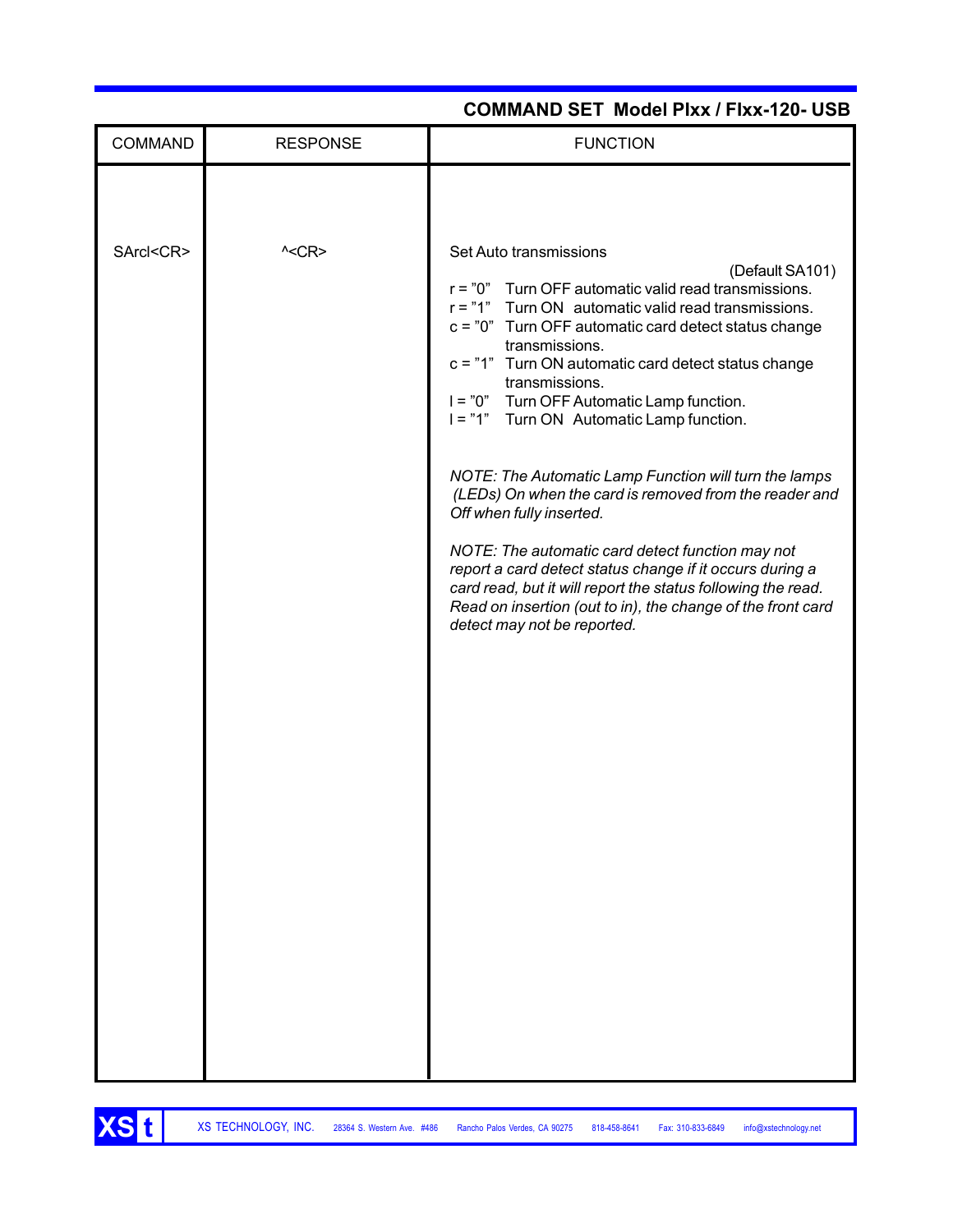| <b>COMMAND</b> | <b>RESPONSE</b>                                 | <b>FUNCTION</b>                                                                                                                                                                                                                                                                       |
|----------------|-------------------------------------------------|---------------------------------------------------------------------------------------------------------------------------------------------------------------------------------------------------------------------------------------------------------------------------------------|
| (N/A)          | lc < CR                                         | Auto card detect change transmission $c = Card$ status<br>$c = "0"$ No card in reader.<br>$c = "1"$ Card detect at entry.<br>$c = "2"$ Card detected at rear of reader but not at the front.<br>(Could be special function card with punched hole.)<br>$c = "3"$ Card fully inserted. |
| (N/A)          | 1fedddd 2fexxxx <cr><br/> 1fedddd<cr></cr></cr> | Automatic valid card read transmission.<br>Two track unit with both tracks enabled.<br>NOTE: With two tracks enabled the header is always sent.<br>Track 1 only reader or Track 2 disabled.                                                                                           |
|                | 2fexxxx <cr></cr>                               | Track 2 only reader or Track 1 disabled.<br>= Track data header, separator (\$7C)<br>f = Format of track data<br>e= Error code<br>dddd = Track 1 data<br>$xxxx = Trace R2 data$                                                                                                       |
| (N/A)          | dddddd <cr><br/>xxxxxx<cr></cr></cr>            | Automatic valid card read transmission.<br>Single track unit or only one track enabled with header<br>truned off.<br>ddddd = Track 1 data<br>$xxxx = \text{Track } 2 \text{ data}$                                                                                                    |
| (N/A)          | $\textdegree$                                   | Acknowledge that the received command is valid and<br>contained no errors                                                                                                                                                                                                             |
| (N/A)          | ! <cr></cr>                                     | Character (\$21) used as a header for automatic<br>transmissions to distinguish them from other<br>command responses.                                                                                                                                                                 |
| (N/A)          | $ <$ CR>                                        | Charactor (\$7C) used as the header and separator for card<br>data transmissions.                                                                                                                                                                                                     |
|                |                                                 |                                                                                                                                                                                                                                                                                       |

XS t